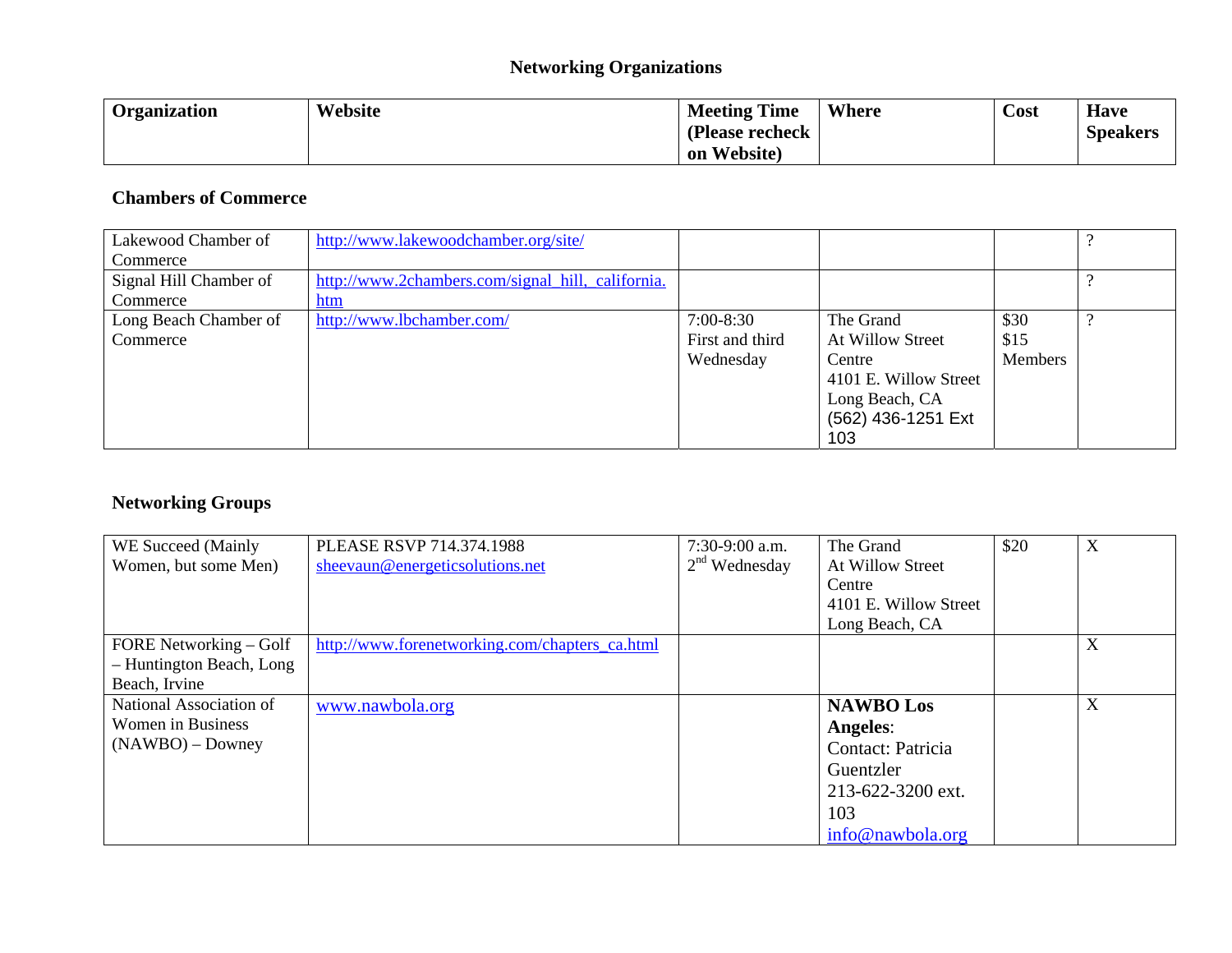| Organization                                                                        | Website                     | <b>Meeting Time</b><br>(Please recheck<br>on Website)            | Where                                                                                     | Cost                    | <b>Have</b><br><b>Speakers</b> |
|-------------------------------------------------------------------------------------|-----------------------------|------------------------------------------------------------------|-------------------------------------------------------------------------------------------|-------------------------|--------------------------------|
| National Association of<br><b>Women in Business</b><br>$(NAWBO)$ – Orange<br>County | www.nawbo-oc.org            | 1 <sup>st</sup> Tuesday of the<br><b>Month Dinner</b><br>Meeting | <b>Hyatt Regency</b><br>Irvine<br>17900 Jamboree<br>714-630-2983                          | \$62                    | $\mathbf X$                    |
| Woman Sage                                                                          | www.WomanSage.org           | 2 <sup>nd</sup> Tuesday of<br>the Month $6-8:30$                 | <b>First American</b><br>Corporation<br>5 First American<br>Way<br>Santa Ana, CA<br>92707 | \$20                    | $\mathbf X$                    |
| eWomenNetwork.com -<br>Networking online and in<br>person                           | www.eWomenNetwork.com       | $11:30$ AM - $1:30$<br><b>PM</b> Different<br>Thursdays          | Fox Sports Grill<br>Fortune<br>Irvine, CA                                                 | \$45                    | X                              |
| Inside Edge - Support Art<br>and Spirituality                                       | www.insideedge.org          | Wednesdays<br>from $6:30-8:30$<br>a.m.                           | UCI University Club,<br>Irvine<br>$(949)460-4242$                                         | $$25/$ \$35<br>Tax Ded. | X                              |
| Law of Attraction Center                                                            | www.lawofattractionrsvp.com | $3rd$ Tuesday 6-9<br>p.m.                                        | Irvine                                                                                    | \$20/\$25               | $\mathbf X$                    |

# **Charity and Community Support Organizations**

| Rotary Club of Lakewood | http://www.lakewoodrotary.org/                 |  |  |
|-------------------------|------------------------------------------------|--|--|
| – Charity               |                                                |  |  |
| Rotary Club of Long     | http://www.rotarylongbeach.org/site/index.html |  |  |
| Beach - Charity         |                                                |  |  |
| Junior League of Long   | http://www.jllb.org/longbeach/index.jsp        |  |  |
| Beach – Charity Work    |                                                |  |  |

# **Leads Groups**

| <b>Business Networking</b><br>International OC/Long | http://www.socalbni.com/ | Thursday,<br>7:00 a.m. | Mimi's -<br><b>Fountain Valley</b> |  |
|-----------------------------------------------------|--------------------------|------------------------|------------------------------------|--|
| Beach (BNI)                                         |                          |                        | 18461<br><b>Brookhurst</b>         |  |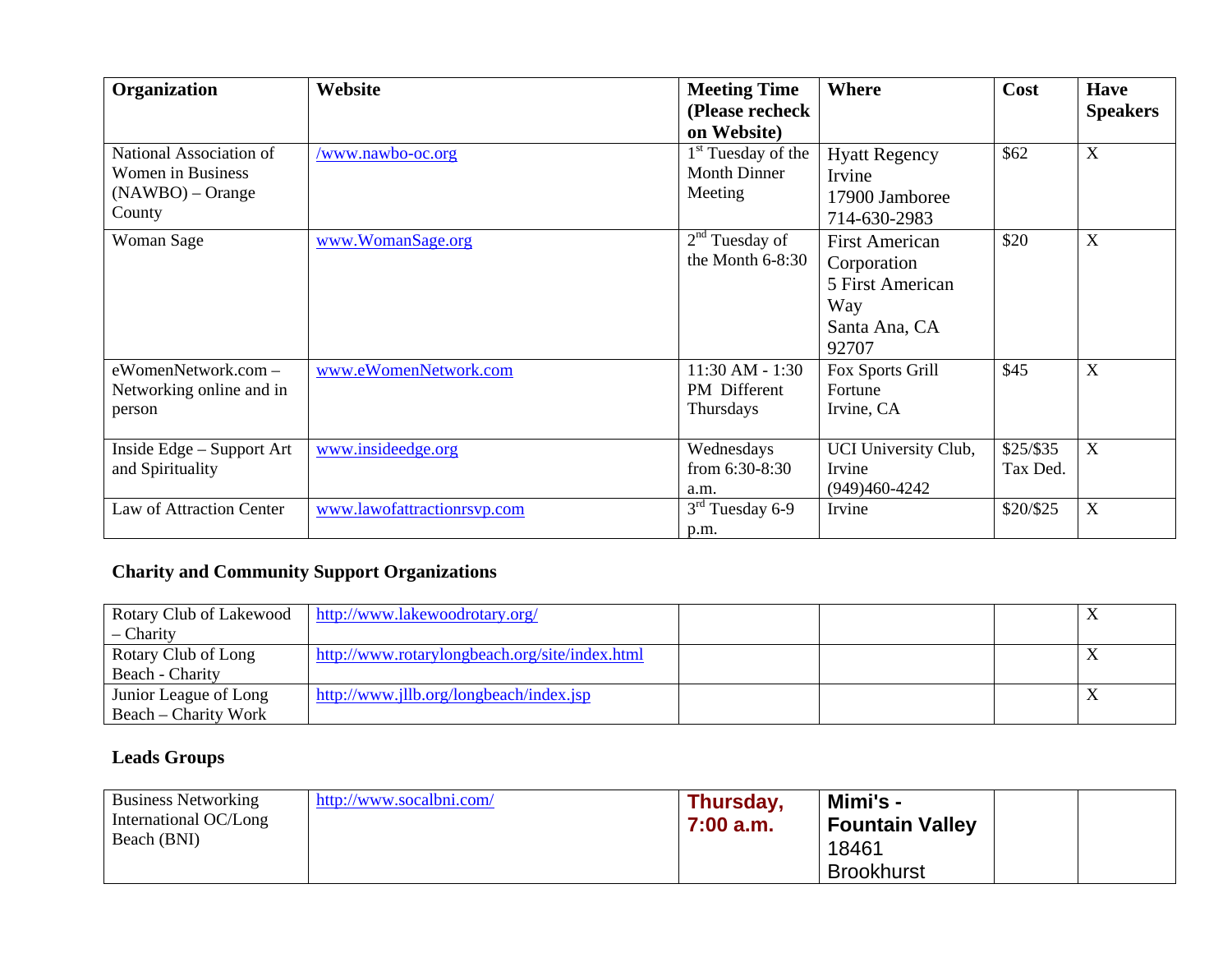|  | Street, Fountain        |  |
|--|-------------------------|--|
|  | <b>Valley, CA 92708</b> |  |
|  | <b>Garrett Hamblin</b>  |  |
|  | 714 375-4090            |  |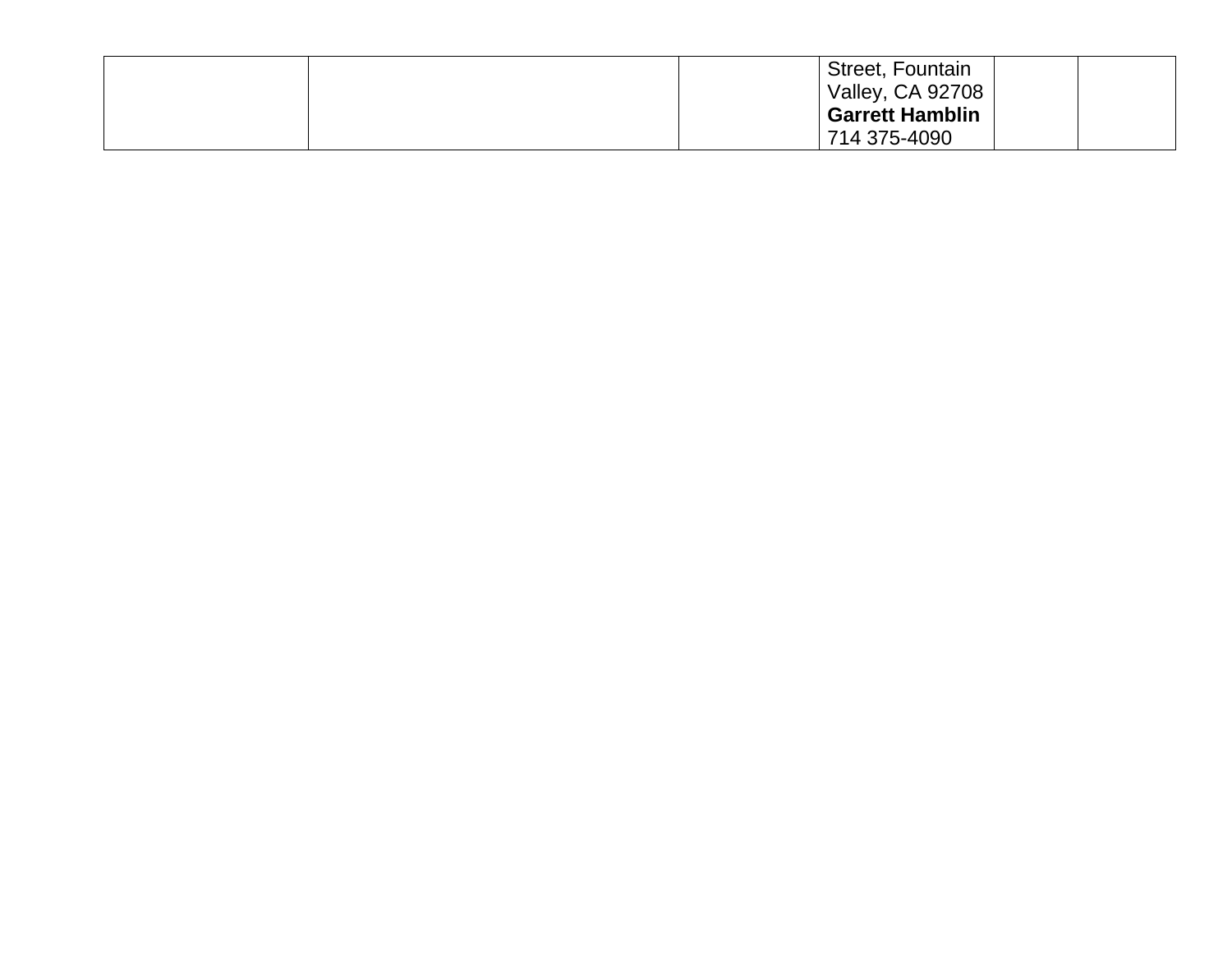| Organization                                                          | Website                                                        | <b>Meeting Time</b><br>(Please recheck<br>on Website)                    | <b>Where</b>                                                                                                                                            | Cost                                                                                       | <b>Have</b><br><b>Speakers</b> |
|-----------------------------------------------------------------------|----------------------------------------------------------------|--------------------------------------------------------------------------|---------------------------------------------------------------------------------------------------------------------------------------------------------|--------------------------------------------------------------------------------------------|--------------------------------|
| <b>Business Networking</b><br>International (BNI) Long<br>Beach (BNI) | http://www.bnilongbeach.com/                                   | 12 Noon to<br>1:30pm Every<br>Thursday<br>Must join after<br>one meeting | <b>Skylinks Golf Course</b><br>4800 E. Wardlow,<br>Long Beach                                                                                           | \$15                                                                                       |                                |
| <b>TEAM Referral Network</b>                                          | http://www.teamreferralnetwork.com/about.asp?aT<br>ype=program |                                                                          |                                                                                                                                                         |                                                                                            |                                |
| B2B Power Exchange -<br>Long Beach                                    | http://www.b2bpowerexchange.com/                               | 8:00-10:30 a.m.<br>Fourth Friday                                         | Polly's<br>4680 Los Coyotes<br>Diagonal<br>Long Beach, CA<br>90815<br>$(562)597 - 6076$                                                                 | \$40<br>\$35<br><b>Members</b><br>Limit 25<br>People                                       |                                |
| The Tippers $Club - Long$<br>Beach                                    | www.TippersLB.org                                              | 7:00-8:30 a.m.<br><b>Every Friday</b>                                    | The Grand<br>At Willow Street<br>Centre<br>4101 E. Willow Street<br>Long Beach, CA                                                                      |                                                                                            |                                |
| LeTip Orange County                                                   | www.LeTipWOC.com                                               | 6:45 a.m.<br>Every Thursday                                              | Mile Square Golf<br><b>Course Clubhouse</b><br><b>Fountain Valley</b><br>Phone: 949-717-<br>9176<br><b>Email Address:</b><br>info@letipwoc.com          | Free for<br>two<br>meetings<br>\$450 to<br>join                                            |                                |
| Prospectors                                                           | http://www.prospectorsbusinessnetwork.com/about<br>us.htm      | Every<br>Wednesday<br>morning from<br>7:00 to 8:30 am                    | ant <b>COCO'S</b><br><b>Restaurant</b><br>and Bakery<br><b>5809 Lakewood</b><br><b>Blvd.</b><br><b>Lakewood, CA</b><br>90712-1001<br><b>Phone: 562-</b> | Monthly<br>dues are<br>\$45.00<br>President<br>, Mattie<br>Gomez<br>at<br>562.425.<br>4861 | $\mathbf X$                    |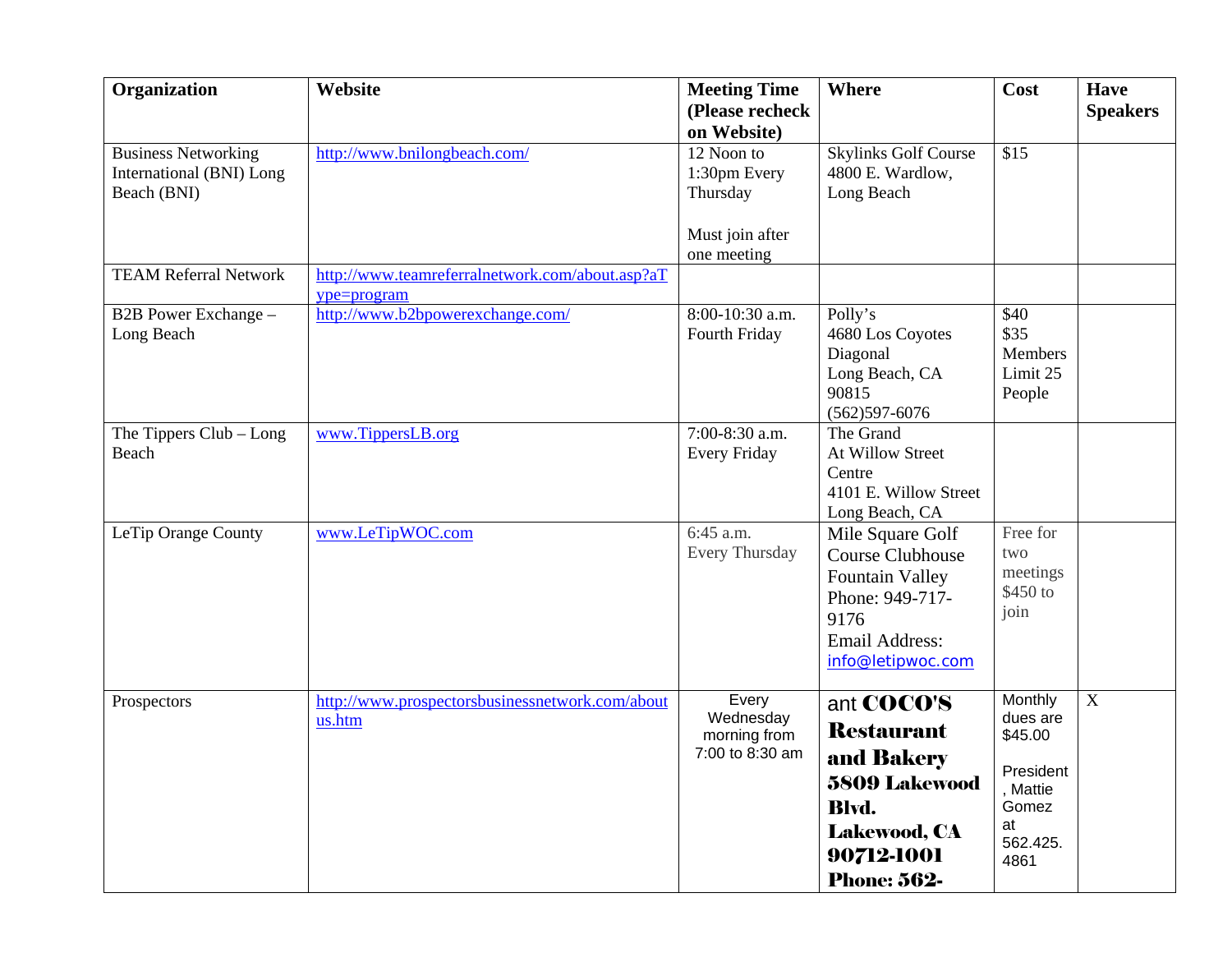|  | 602-0275   |  |
|--|------------|--|
|  | and Bakery |  |
|  |            |  |